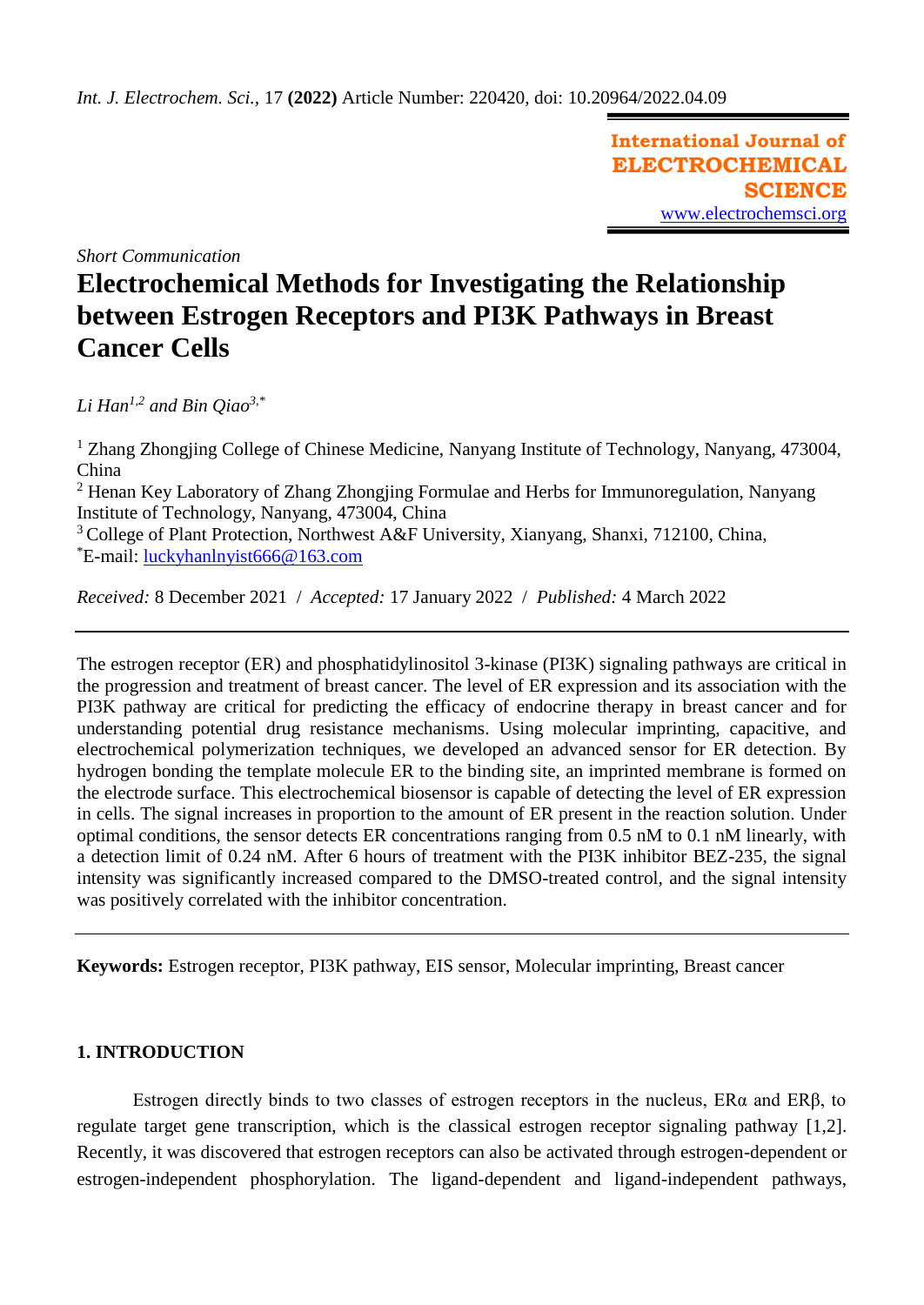respectively, are used to refer to these estrogen-dependent and estrogen-independent pathways [3–5]. Estrogen binding to ER can activate or repress enhancers in target gene regulatory regions and regulate target gene transcription by regulating the target gene's estrogen response element (ERE) in concert with coactivators [6,7]. Estrogen also acts on estrogen receptors on cell membranes and binds to a variety of cellular signaling molecules, including mitogen-activated protein kinase, phosphatidylinositol-3 kinase/protein serine threonine kinase (PI3K/Akt), and others, to exert rapid non-genomic effects via transmembrane signaling mechanisms [8–10].

The ERα, a member of the steroid hormone receptor superfamily, is composed of several structure-function domains, each of which contains a transcriptional activation function domain (AF), designated AF1 and AF2. The distinction is that AF1 functions as a non-ligand-dependent transcriptional activator, whereas AF2 functions as a ligand-dependent transcriptional activator. ERα-AF1 region contains four Ser-Pro motifs (Ser-104, Ser-106, Ser-118, Ser-167). Serine (Ser-236) and tyrosine (Tyr-537) residues in the DBD can also be phosphorylated by ligands or molecules involved in specific signaling pathways [5,11–14]. PI3K is composed of two subunits: a catalytic subunit with a molecular mass of  $110 \times 10^3$  and a regulatory subunit with a molecular mass of 85  $\times 10^3$ . PI3K can be activated in two distinct ways. One is activated through interaction with growth factor receptors or linker proteins containing phosphorylated tyrosine residues, resulting in a change in the dimeric conformation [15–17]. The other is via direct interaction between the oncogene RaS and p110, which results in activation of P13K. When PI3K is activated, a second messenger, phosphatidylinositol 3 (PIP3), is produced at the plasma membrane. PIP3 interacts with the intracellular signaling protein Akt, facilitating its translocation from the cytoplasm to the cell membrane and acquisition of catalytic activity [18–23]. Phosphatidylinositol-dependent protein kinase (PDK) is involved, with PDK1 phosphorylating the Akt protein at position Thr308 and PDK2 phosphorylating the Akt protein at position Ser473. Akt's functional activity can be fully developed only when both Thr308 and Ser473 are phosphorylated. By phosphorylating Akt, it activates or inhibits its downstream proteins, thereby regulating cell proliferation, differentiation, apoptosis, and migration. At least three members of the Akt family have been identified thus far: Akt1/PKBα, Akt2/PKBβ, and Akt3/PKBγ [24,25]. They are regulated by three distinct genes, but share a common protein structure.

Breast cancer is the leading cause of death from cancer in women, accounting for 16% of new cancer cases in women. The ER performs its transcriptional function in response to the activation of signaling pathways by steroidal estrogens by binding directly to its own ERE or indirectly to other transcription factors, thereby initiating a series of cell growth events. There is mounting evidence that ER plays a significant role in breast cancer development [6,11,26]. ER is a critical therapeutic marker and target for breast cancer in clinical practice, as it is used to monitor associated pathological phenomena and treatment efficacy. Endocrine therapy targeting ER, as represented by tamoxifen, has become one of the most effective treatments for hormone receptor-positive breast cancer over the last two decades. However, endocrine therapy invariably results in drug resistance, reducing therapeutic efficacy significantly [27–29]. The PI3K pathway is a critical component of the growth factor signaling pathway and has been linked to endocrine resistance in breast cancer. Experimental and clinical evidence indicates that inhibiting the PI3K pathway can reverse endocrine resistance and that inhibiting both the PI3K and ER pathways can improve treatment outcomes. The PI3K pathway has been hypothesized to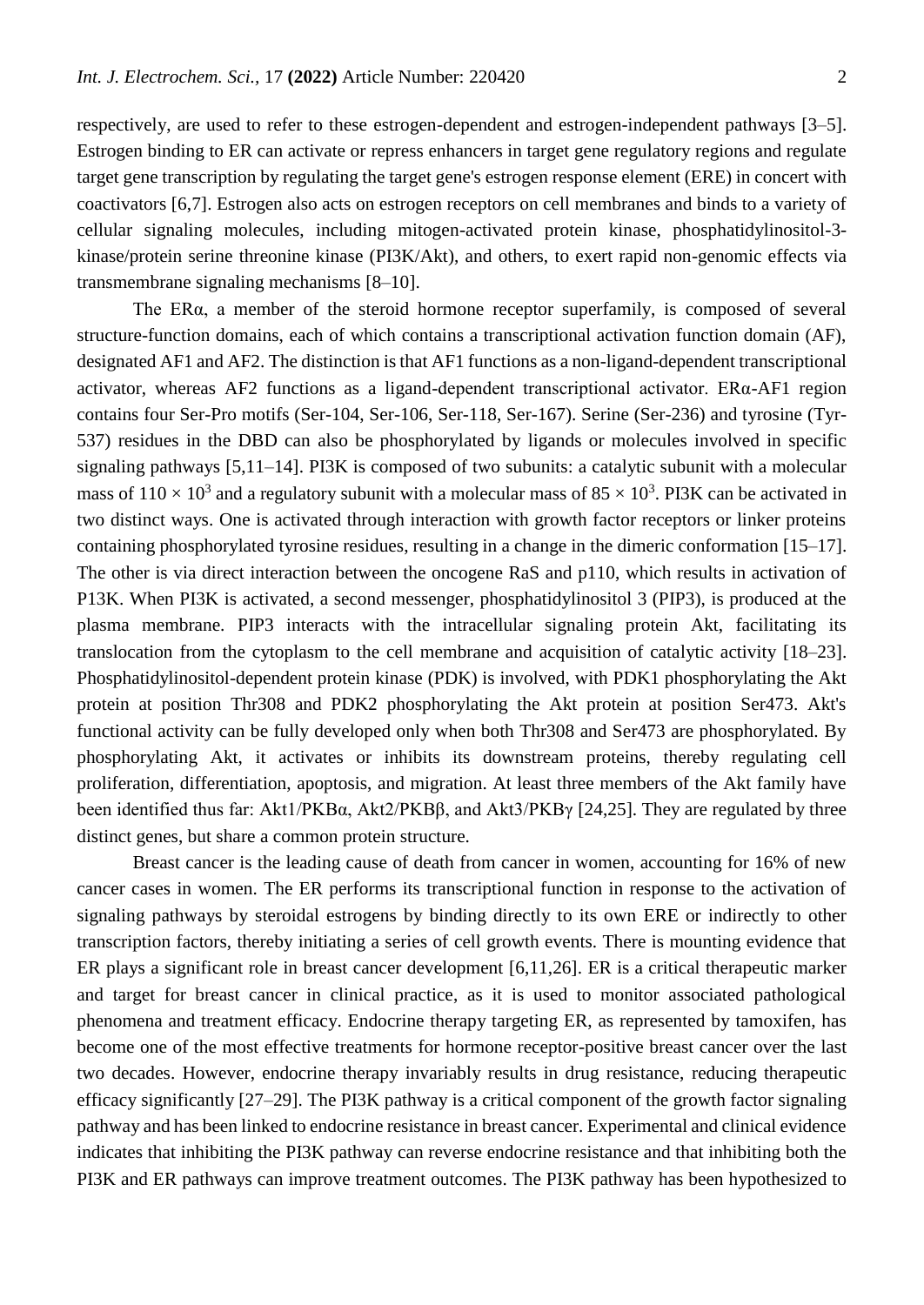interact with the ER pathway, resulting in ER downregulation or deletion, resulting in endocrine resistance [30]. However, some studies have demonstrated that the levels of mRNA expression do not always correspond to the levels of protein expression [31]. As a result, it is critical to continue investigating the quantitative effect of PI3K inhibitors on ER protein expression levels. We present an electrochemical sensor based on molecular imprinting technology in this work. Between the electrical impedance signal and ER proteins, a quantitative relationship can be established. This method has the advantages of simplicity, rapidity, sensitivity, and economy. We examined the level of ER expression in breast cancer cells treated with PI3K inhibitors in order to determine the relationship between the PI3K pathway and ER.

#### **2. EXPERIMENTAL**

#### *2.1 Chemicals and instruments*

p-mercaptoaniline (p-ATP), tetrabutylammonium perchlorate and chloroauric acid were purchased from Sigma. Potassium ferricyanide, potassium ferricyanide and potassium chloride were purchased from Xi'an Chemical Reagent Co. Ltd. Human recombinant estrogen receptor was purchased from Invitrogen, USA. The PI3K inhibitor NVP-BEZ235 (BEZ235) was supplied by LC, USA. Bovine serum albumin (BSA) was purchased from Dingguo Biotechnology Co. Ltd, China. Three breast cancer cells (MCF-7, MDA-MB-231 and BT-474) were purchased from the Institute of Cell Research, Shanghai Academy of Sciences. Nuclear Extraction Kit was purchased from Active Motif, USA. Unless otherwise specified, all reagents used were analytically pure.

The surface morphology of the prepared electrodes was observed using a Hitachi s-4800 scanning electron microscope (SEM, Electron Optics, Japan). Electrochemical impedance (EIS) experiments were performed on a multichannel electrochemical workstation (Princeton Instruments, USA). A threeelectrode system was used for electrochemical measurements: a Ag/AgCl, a Pt wire and a gold electrode were used as the reference electrode, counter electrode and working electrode, respectively. The impedance spectra were recorded in the frequency range 1 Hz to 10,000 Hz at an ethanol acidic solution (pH 5.2). ZSimpWin software was used for data processing. All experiments were performed at room temperature.

#### *2.2 Cell culture and preparation of nuclear extracts*

Cells were cultured in DMEM medium supplemented with 10% fetal bovine serum and antibiotics at a concentration of 50 U/mL penicillin and 50 mg/mL streptomycin. Cells were cultured at  $37^{\circ}$ C in a humidified incubator containing 5% CO<sub>2</sub>. Prior to the addition of drug intervention, cells were incubated in phenol red-free medium for 48 hours and then starved in serum-free medium overnight. A predetermined concentration of the PI3K inhibitor BEZ-235 (solubilized with DMSO) was added to the medium in triplicate for a predetermined period of incubation, followed by immediate nucleolysis. As a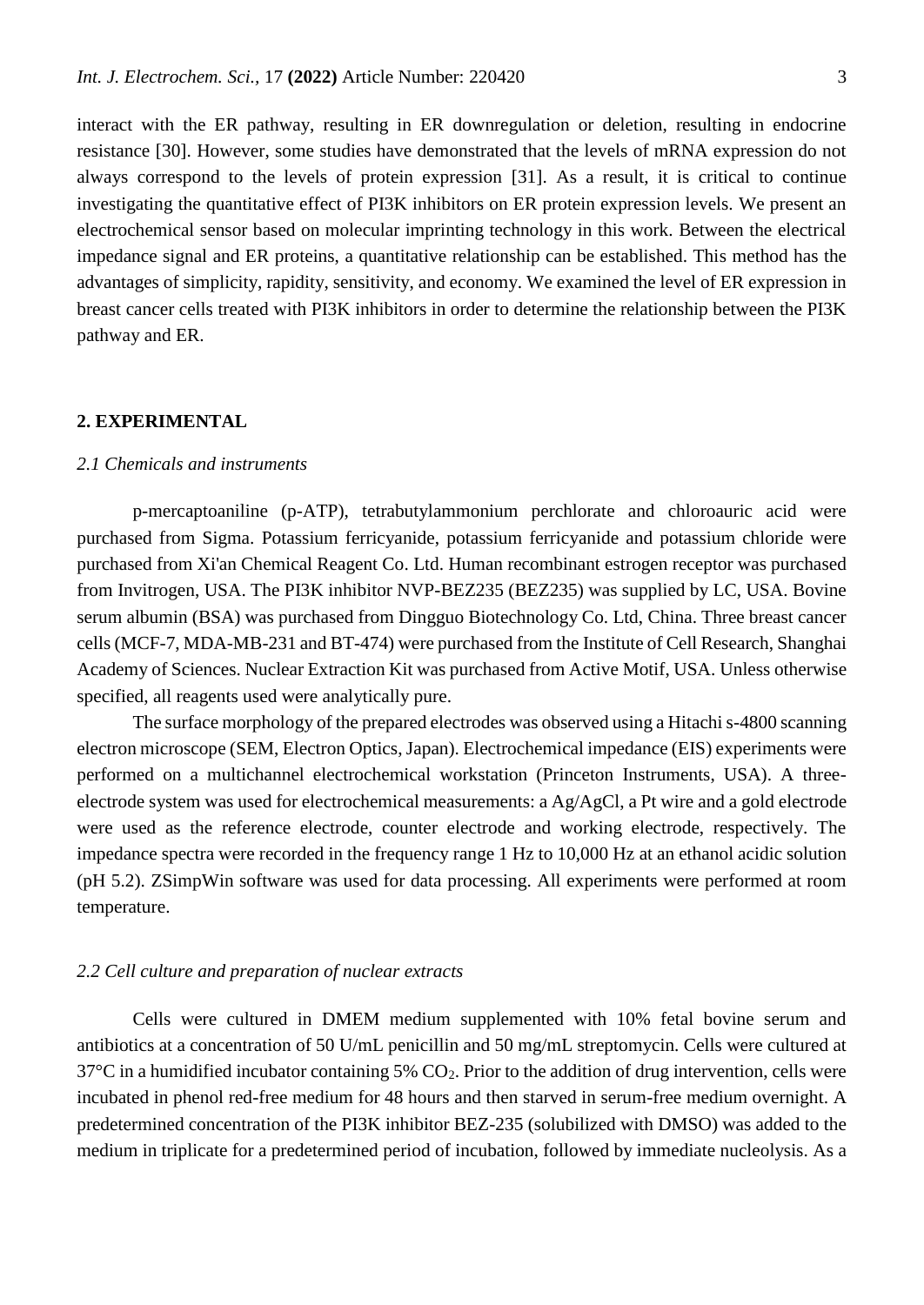control, DMSO was used. Before preparing nuclear extracts, cells from both the experimental and control groups were washed twice with cooled PBS.

Cell extracts are prepared by rinsing cells twice with ice-cold PBS/phosphatase inhibitor and gently puffing them to suspend them in 500 L of hypotonic buffer. After 15 min on ice, 25 L of detergent was added to the solution above to dissolve the proteins in the cytoplasm in the supernatant. After 30 seconds of centrifugation ( $4^{\circ}$ C, 14,000 $\times$ g), the nuclei pellet was collected. After collecting the fragments of nuclei, they were suspended in 50L of complete lysis buffer and incubated on ice for 30 min. After centrifugation, the supernatant was collected for further analysis.

#### *2.3 Preparation of MIP sensor*

Three steps were used to pre-treat the Au electrode: (1) The Au electrode was polished to a mirror surface with 0.05  $\mu$ m Al<sub>2</sub>O<sub>3</sub>. (2) The electrode was ultrasonically cleaned in anhydrous ethanol and secondary distilled water for 5 min. (3) The electrode was scanned cyclically voltammetrically from - 0.1 V to 1.5 V for ten cycles (scab speed 100 mV/s) in 0.5 M  $H<sub>2</sub>SO<sub>4</sub>$  solution. After immersing the cleaned electrode in a 50 mM p-ATP ethanol solution for 24 hours at room temperature, the physically adsorbed p-ATP was washed with ethanol and secondary distilled water (denoted as p-ATP/Au).

The modified gold electrode was immersed in an ethanol solution containing 10 mM p-ATP, 50 mM TBAP, 0.5 μM ER and 0.2 g/L HAuCl<sub>4</sub>. The polymerization process was performed by scanning 10 turns in the potential range -0.3 V to 1.2 V (sweep rate: 50 mV/s, denoted as p-ATP-ER/Au). After electropolymerization, the composite membrane modified electrode was immersed in ethanol:water (4:1) containing 0.2 M HCl solution for 3 min to remove the template molecules (denoted as p-AuNPs-MIP/Au). The electrode with the template molecules removed was washed sequentially with ethanol and secondary distilled water and blown dry under nitrogen for later use.

### **3. RESULTS AND DISCUSSION**

The imprinted p-AuNPs-MIP/Au electrode preparation process is illustrated in Figure 1. The preparation procedure can be summarized as follows: p-ATP self-assembly on the Au electrode surface; ER hydrogen bonding on the p-ATP-ER/Au electrode surface; AuNPs co-polymerization on the p-ATP-ER/Au electrode surface; and ER removal from the imprinted membrane. Prior to co-polymerization, the Au was immersed in p-ATP solution for 24 hours. The p-ATP self-assembles onto the gold electrode due to the Au-S bond formed between the p-sulfhydryl ATP's group and the gold electrode [32,33]. Prior to electropolymerization, the p-ATP film was chemisorbed onto the Au electrode surface, exposing a row of amino groups to the solution. Following that, the electrode was immersed in ER solution for 4 hours. By hydrogen bonding between the amino group in p-ATP and the oxygen in the ER, the ER was attached to the surface of the p-ATP-modified Au electrode [34]. Between the oxygen atoms in p-ATP and -NH2 in ER, there is a strong hydrogen bond [35]. As a result, the strong hydrogen bonding promotes ER attachment to the p-ATP/Au. These ER molecules assembled on the surface of the p-ATP/Au were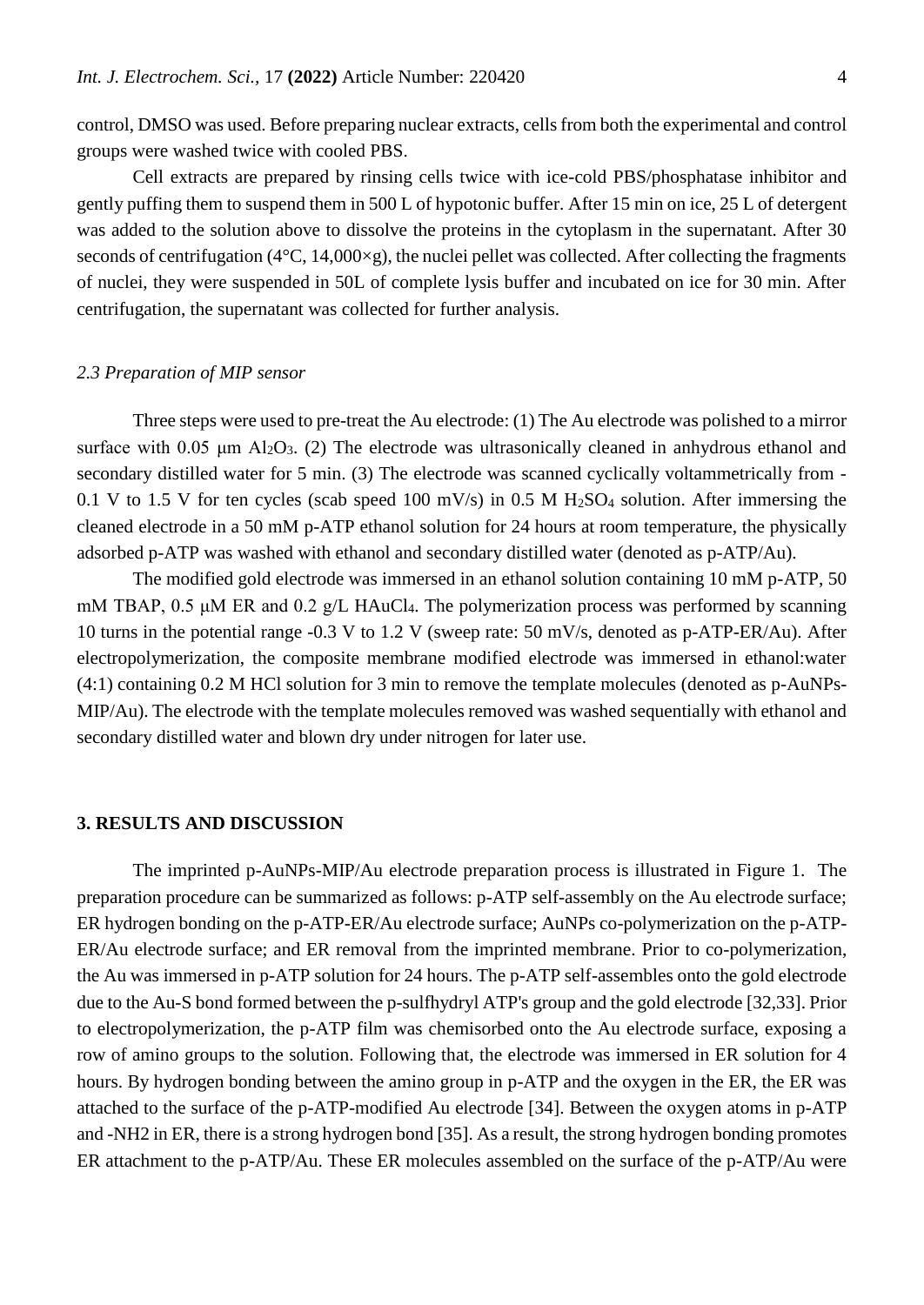embedded into the membrane, forming surface imprinting sites that increase the number of imprinting sites and thus the sensitivity.



**Figure 1.** Schematic diagram of the preparation of p-AuNPs-MIP/Au.

The SEM images of modified p-AuNPs-MIP/Au are shown in Figure 2. As shown in the figure, AuNPs structures formed on the Au surface. The electrode surface of p-AuNPs-MIP/Au is fairly rough, and the nano-gold has a diameter of between 5 and 20 nm.



**Figure 2.** SEM image of p-AuNPs-MIP/Au.

To determine whether the modified electrode can recognize acetylsalicylic acid, it was immersed in 10 mM  $[Fe(CN)_6]^3$ <sup>-</sup>/ $[Fe(CN)_6]^4$ - containing 0.1 mM KCl as the supporting electrolyte for cyclic voltammetry at various steps [36]. [Fe(CN)<sub>6</sub>]<sup>3-</sup>/[Fe(CN)<sub>6</sub>]<sup>4-</sup> was used as a medium between the electrode and the substrate solution in this procedure. The relationship between the peak current and the modification of the Au electrode surface is depicted in Figure 3. A rapid decrease in the redox peak current is observed for the MIP-Au electrode, indicating the formation of a dense film on the Au electrode surface and its subsequent adsorption to the electrode surface [37]. After the template was removed, a distinct peak current was observed. The decrease in current from a to f demonstrates that the p-AuNPs composite was a conductive membrane, indicating that the modified electrode has a high sensitivity for acetylsalicylic acid detection. The appearance of curve c is ascribed to the MIP membrane obstructing electron transfer from  $[Fe(CN)_6]^{3.7}$   $[Fe(CN)_6]^{4.}$  following the newly bound ER [38]. Cyclic voltammetry was used to determine whether the modified electrode can recognize the ER. The MIP was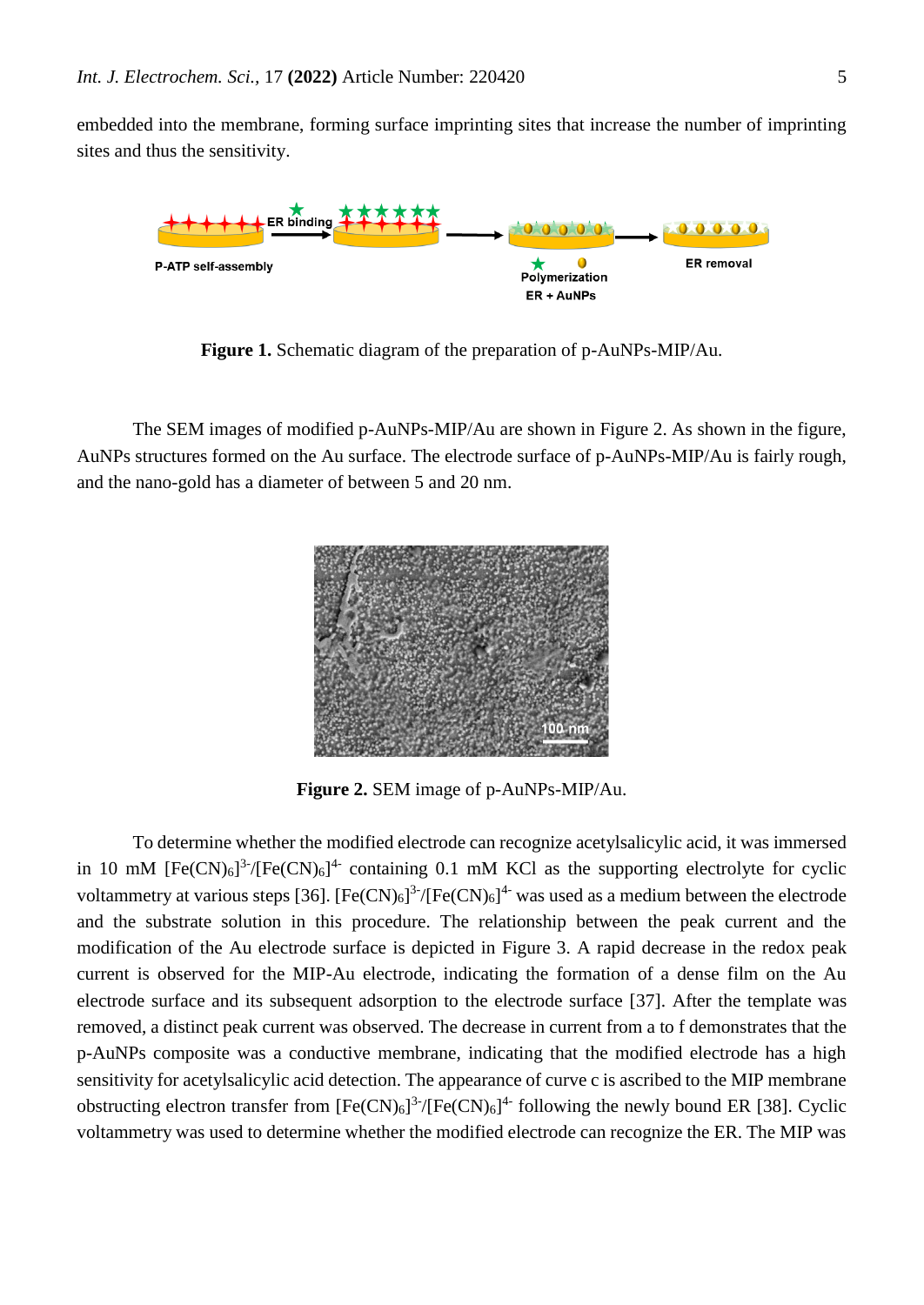immersed in 10 mM  $[Fe(CN)_6]^{3-}/[Fe(CN)_6]^{4-}$  containing 0.1 mM KCl.  $[Fe(CN)_6]^{3-}/[Fe(CN)_6]^{4-}$  was used as a medium between the electrode and the substrate solution in this procedure.



**Figure 3.** CVs of 10 mM  $[Fe(CN)_6]$ <sup>3-</sup>/ $[Fe(CN)_6]$ <sup>4-</sup> and 0.1 M KCl at (a) p-ATP-ER/Au electrode, (b) p-AuNPs-MIP/Au, (c) p-AuNPs-MIP/Au after rebinding, (d) bare Au electrode.

It is well established that different pre-enrichment and elution times produce distinct EIS responses [39,40]. The following kinetic experiments were conducted to determine the optimal operating time for the detection of ER. Figure 4A illustrates the resistance variation as the accumulation time was varied. Due to the fact that the presence of ER inhibits the transfer of  $[Fe(CN)_6]$ <sup>3-</sup>/ $[Fe(CN)_6]$ <sup>4-</sup> ion pairs to the electrode surface, different EIS curves were collected when p-AuNPs-MIP/Au was immersed in the same concentration of ER solution for varying periods of time [41]. The impedance increases as the accumulation time increases, and the adsorption equilibrium was reached after 200 s. As a result, accumulating for 200 s prior to ER detection maximizes response.

![](_page_5_Figure_5.jpeg)

**Figure 4.** Effect of different (A) accumulation period and washing times towards p-AuNPs-MIP/Au in an ethanol acidic solution pH 5.2.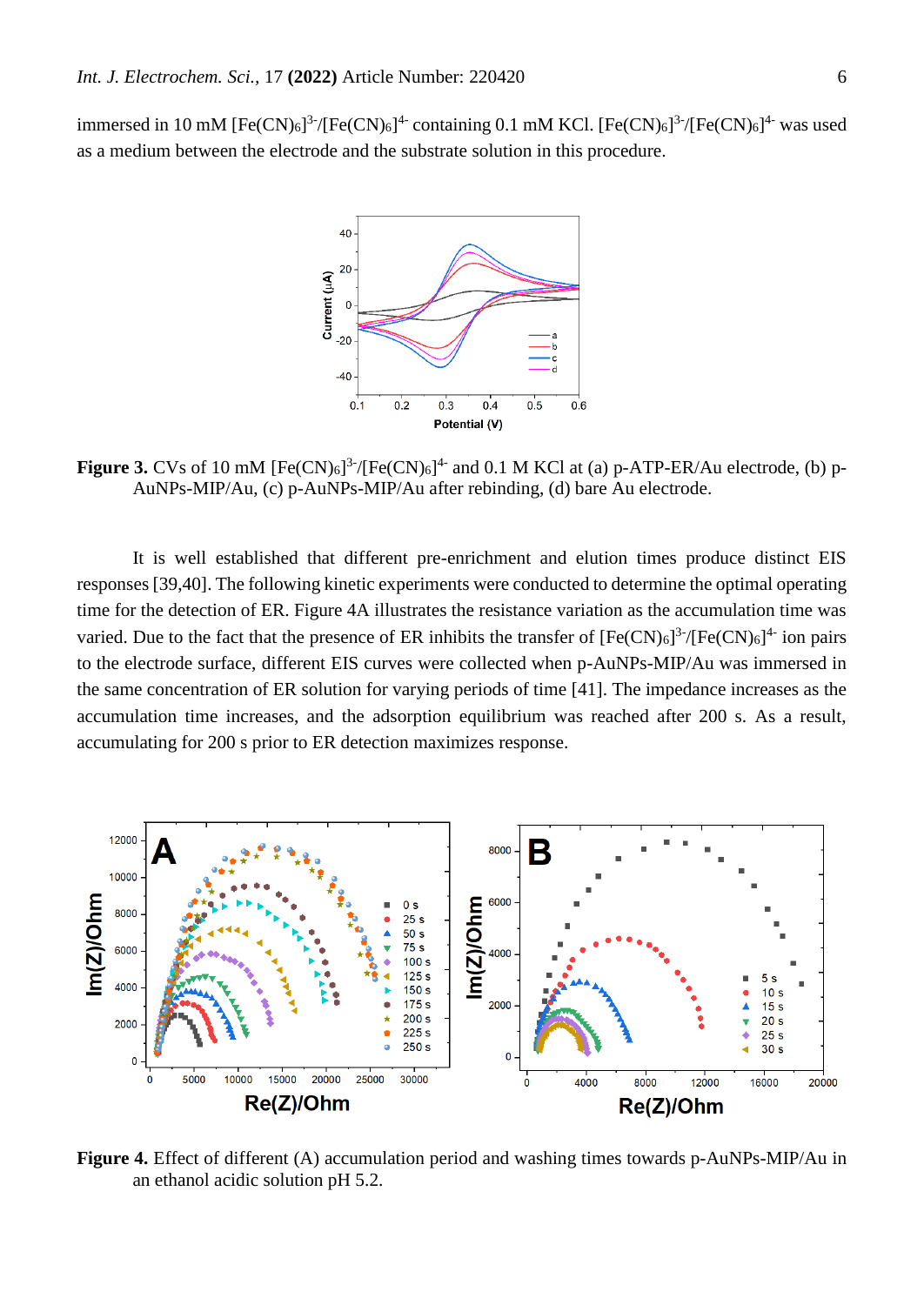To determine the elution time, p-AuNPs-MIP/Au was immersed in an acidic solution of ethanol: water (4:1) and impedance spectroscopy was used to determine the elution time. As illustrated in Figure 4B, the impedance spectrum decreased gradually and stabilized at a minimum value after 80 s. As described previously, subsequent experiments used an accumulation time of 80 s and an elution time of 200 s.

For the quantitative analysis of ER detection, the p-AuNPs-MIP/Au was immersed for 200 s in various concentrations of ER solution. Figure 5 shows a significant increase in EIS. The results indicate that when the ER is newly bound, a dense film forms on the electrode surface, obstructing electron transfer of the  $[Fe(CN)_6]^{3.7}$   $[Fe(CN)_6]^{4.7}$  ion pair. The values of (c-c<sub>0</sub>)/c<sub>0</sub> and the ER concentration were plotted to obtain linear curves spanning the concentration range of 0.5 nM to 0.1 nM with a detection limit of 0.24 nM.

![](_page_6_Figure_3.jpeg)

**Figure 5.** EIS of the p-AuNPs-MIP/Au to ER at different concentrations. Inset: A linear detection range was from  $0.5$  nM to  $0.1 \mu$ M.

The effect of PI3K inhibitors on ER protein expression in breast cancer cells was investigated using the BT-474 cell line as a model. As illustrated in Figure 6A, the EIS curves generated by cells treated with BEZ-235 for 6 h were significantly smaller than those generated by cells treated with DMSO. These results indicate that PI3K inhibitors can increase the concentration of ER in the nucleus, indicating that they can reverse ER expression. To further investigate the relationship between ER protein expression and PI3K pathway inhibitors [42], we monitored changes in ER expression levels following treatment of BT474 cells with increasing concentrations of BEZ-235. We observed that as the concentration of BEZ-235 increased, the impedance value decreased. This is because the PI3K pathway directly suppresses ER expression in BT-474 cells [43], whereas increasing the concentration of BEZ-235 inhibits the PI3K pathway and thereby increases the concentration of ER in the nucleus. This dosedependent expression of ER indicates a close relationship between the ER and PI3K pathways.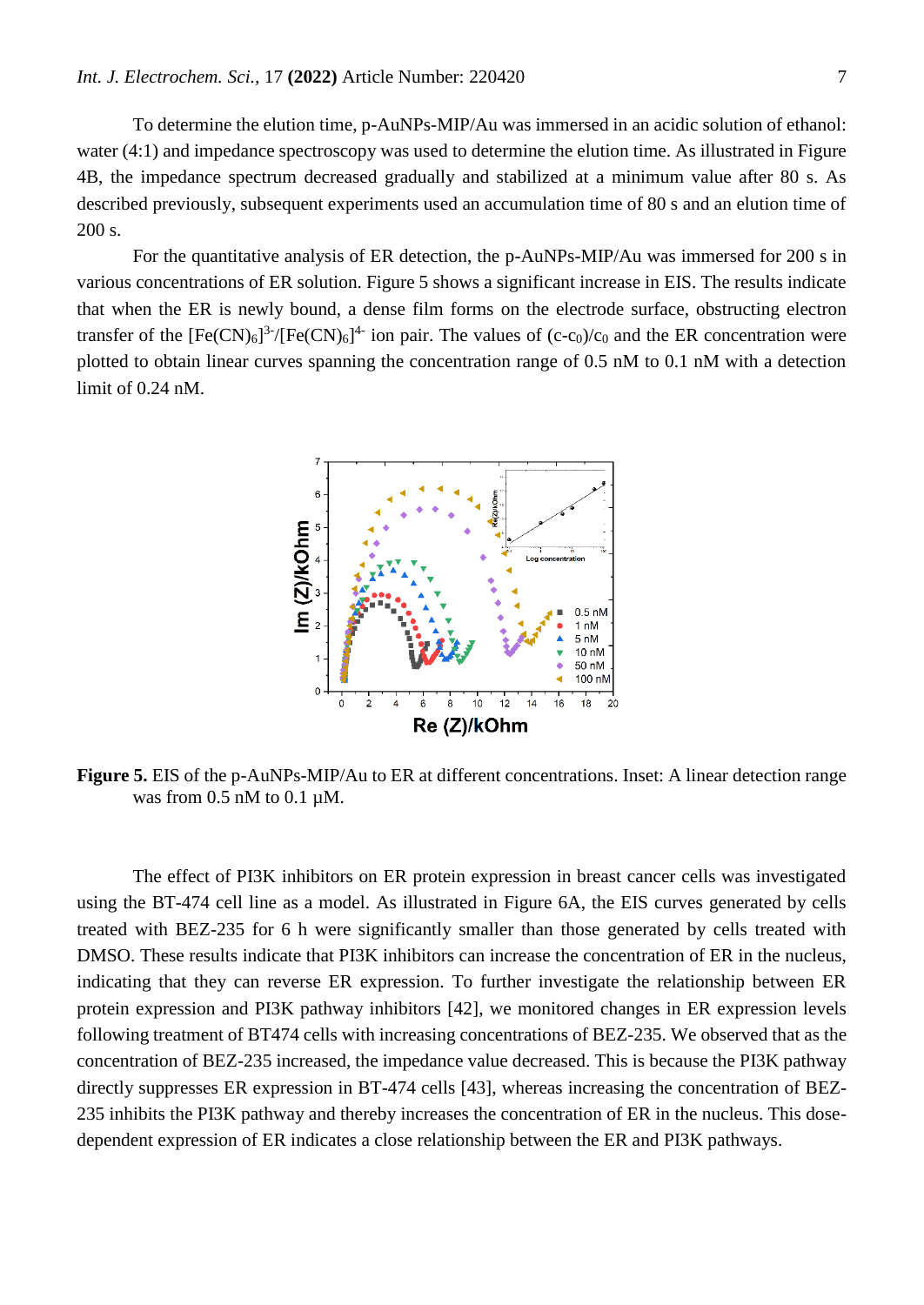![](_page_7_Figure_1.jpeg)

**Figure 6.** (A) EIS curves of p-AuNPs-MIP/Au toward DMSO treated cells and BEZ-235 treated cells. (B) The relationship between different concentrations of BEZ-235 and impedance values.

## **4. CONCLUSION**

We developed an electrochemical biosensor for the detection of estrogen receptors. This sensor exhibits a high degree of sensitivity and specificity. Electropolymerization of the template molecule ER on the surface of P-AuNPs/Au occurs in the presence of the template molecule ER. To form binding sites, ER molecules are assembled into the P-AuNPs/Au imprinted membrane. The electrode surface assembly of nanoparticles results in a high specific surface area and excellent biocompatibility. We further investigated the relationship between ER expression levels and PI3K inhibitors in ER-positive breast cancers based on this effective electrochemical detection performance.

#### **References**

- 1. Y. Zhao, L. He, Y. Zhang, J. Zhao, Z. Liu, F. Xing, M. Liu, Z. Feng, W. Li and J. Zhang, *The Journal of Steroid Biochemistry and Molecular Biology*, 174 (2017) 96.
- 2. B. Zhang, J. Zhang, C. Zhang, X. Zhang, J. Ye, S. Kuang, G. Sun and X. Sun, *Frontiers in Pharmacology*, 9 (2018) 1227.
- 3. Z. Wang, Z. Pan, C. Xu and Z. Li, *Biochemical and Biophysical Research Communications*, 482 (2017) 948.
- 4. Z. Xu, M. Peng, Z. Zhang, H. Zeng, R. Shi, X. Ma, L. Wang and B. Liao, *Frontiers in Chemistry*, 9 (2021) 683.
- 5. W. Li, W. Luo, M. Li, L. Chen, L. Chen, H. Guan and M. Yu, *Frontiers in Chemistry*, 9 (2021) 610.
- 6. H. Karimi-Maleh, Y. Orooji, F. Karimi, M. Alizadeh, M. Baghayeri, J. Rouhi, S. Tajik, H. Beitollahi, S. Agarwal and V.K. Gupta, *Biosensors and Bioelectronics* (2021) 113252.
- 7. C.V. Uliana, C.R. Peverari, A.S. Afonso, M.R. Cominetti and R.C. Faria, *Biosensors and Bioelectronics*, 99 (2018) 156.
- 8. Z.S. Ulhaq and C.P. Garcia, *Acta Neurologica Belgica*, 121 (2021) 1281.
- 9. C.M. Tressler and N.J. Zondlo, *Biochemistry*, 56 (2017) 1062.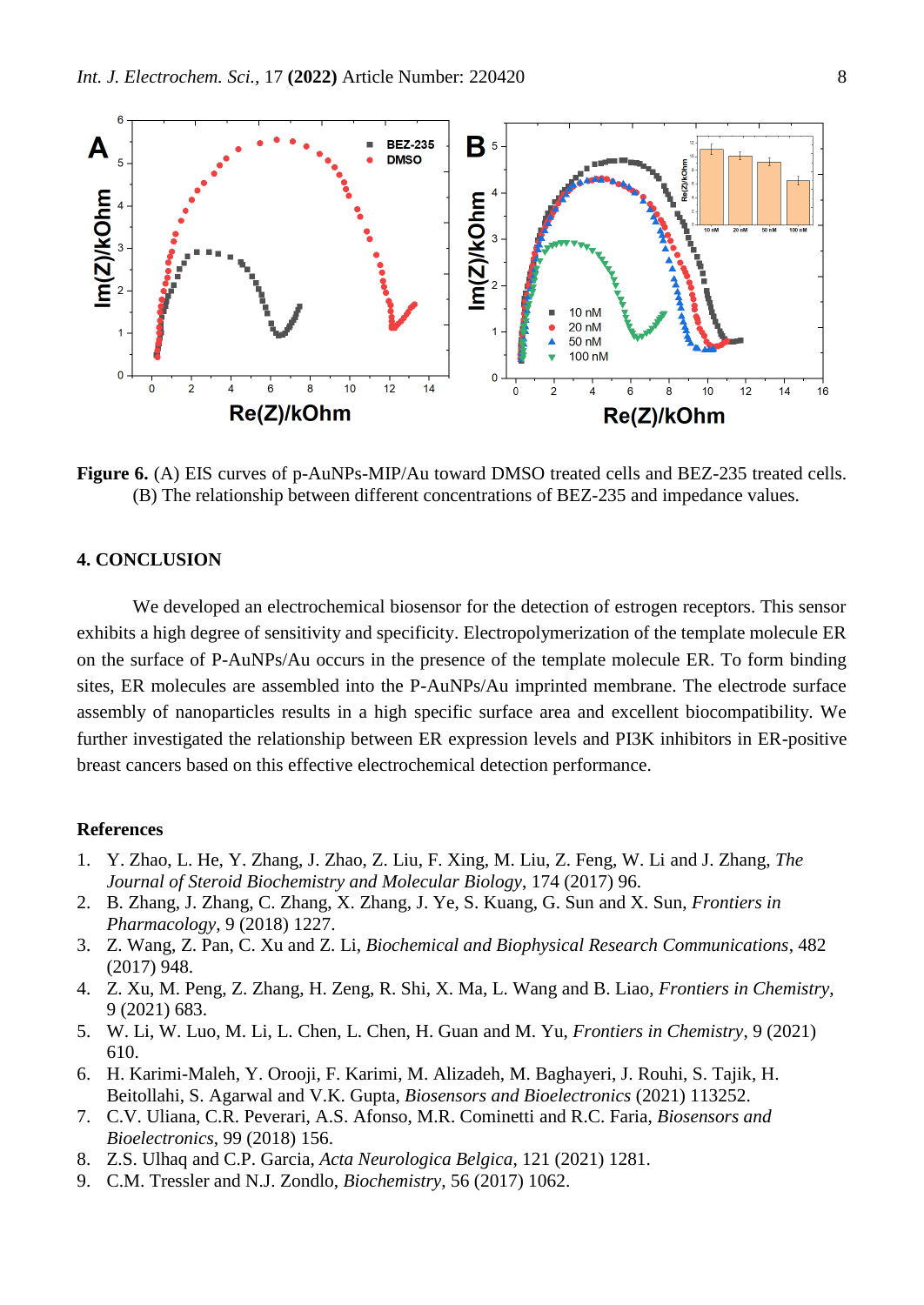- 10. J. Zhou, Y. Zheng, J. Zhang, H. Karimi-Maleh, Y. Xu, Q. Zhou, L. Fu and W. Wu, *Analytical Letters*, 53 (2020) 2517.
- 11. H. Karimi-Maleh, A. Khataee, F. Karimi, M. Baghayeri, L. Fu, J. Rouhi, C. Karaman, O. Karaman and R. Boukherroub, *Chemosphere* (2021) 132928.
- 12. Y. Zheng, Y. Huang, H. Shi and L. Fu, *Inorganic and Nano-Metal Chemistry*, 49 (2019) 277.
- 13. X. Zhang, R. Yang, Z. Li, M. Zhang, Q. Wang, Y. Xu, L. Fu, J. Du, Y. Zheng and J. Zhu, *Revista Mexicana de Ingeniería Química*, 19 (2020) 281.
- 14. C. Li and F. Sun, *Frontiers in Chemistry*, 9 (2021) 409.
- 15. N. Sritana, T. Suriyo, J. Kanitwithayanun, B.H. Songvasin, A. Thiantanawat and J. Satayavivad, *Food and Chemical Toxicology*, 118 (2018) 595.
- 16. A. Nezami, R. Nosrati, B. Golichenari, R. Rezaee, G.I. Chatzidakis, A.M. Tsatsakis and G. Karimi, *TrAC Trends in Analytical Chemistry*, 94 (2017) 95.
- 17. Z. Zhang, M. Peng, D. Li, J. Yao, Y. Li, B. Wu, L. Wang and Z. Xu, *Frontiers in Chemistry*, 9 (2021) 702.
- 18. R. Mesnage, A. Phedonos, M. Biserni, M. Arno, S. Balu, J.C. Corton, R. Ugarte and M.N. Antoniou, *Food and Chemical Toxicology*, 108 (2017) 30.
- 19. R. Kase, B. Javurkova, E. Simon, K. Swart, S. Buchinger, S. Könemann, B.I. Escher, M. Carere, V. Dulio and S. Ait-Aissa, *TrAC Trends in Analytical Chemistry*, 102 (2018) 343.
- 20. H. Karimi-Maleh, F. Karimi, L. Fu, A.L. Sanati, M. Alizadeh, C. Karaman and Y. Orooji, *Journal of Hazardous Materials*, 423 (2022) 127058.
- 21. W. Wu, M. Wu, J. Zhou, Y. Xu, Z. Li, Y. Yao and L. Fu, *Sensors and Materials*, 32 (2020) 2941– 2948.
- 22. W. Long, Y. Xie, H. Shi, J. Ying, J. Yang, Y. Huang and H. Zhang, L. Fu, *Fullerenes, Nanotubes and Carbon Nanostructures*, 26 (2018) 856–862.
- 23. Y. Wang, B. Pan, M. Zhang, X. Du, W. Wu, L. Fu, W. Zhou and Y. Zheng, *Analytical Sciences* (2020) 20P079.
- 24. R. Jeselsohn, C. De Angelis, M. Brown and R. Schiff, *Current Oncology Reports*, 19 (2017) 35.
- 25. L. Hsu, N. Chu and S. Kao, *International Journal of Molecular Sciences*, 18 (2017) 1713.
- 26. Z. Du, X. Feng, N. Li, J. Qu, L. Feng, L. Chen and W. Chen, *Phytomedicine*, 43 (2018) 11.
- 27. L. Yang, Q. Meng, Z. Hu, W. Ning, J. Zheng, C. Dong and H. Zhou, *Sensors and Actuators B: Chemical*, 272 (2018) 589.
- 28. M. Yagishita, T. Kubo, T. Nakano, F. Shiraishi, T. Tanigawa, T. Naito, T. Sano, S.F. Nakayama, D. Nakajima and K. Otsuka, *Chemosphere*, 217 (2019) 204.
- 29. L. Fu, K. Xie, Y. Zheng, L. Zhang and W. Su, *Electronics*, 7 (2018) 15.
- 30. R.M. Pallares, L. Sutarlie, N.T. Thanh and X. Su, *Sensors and Actuators B: Chemical*, 271 (2018) 97.
- 31. J. Li, K. Hu, Y. Zhang, Z. Zhang and Y. Yang, *Analytica Chimica Acta*, 1086 (2019) 110.
- 32. M. Ramezanzadeh, G. Bahlakeh, Z. Sanaei and B. Ramezanzadeh, *Applied Surface Science*, 463 (2019) 1058.
- 33. T.F. Otero and S. Beaumont, *Electrochimica Acta*, 257 (2017) 403.
- 34. S. Lv, K. Zhang, L. Zhu, D. Tang, R. Niessner and D. Knopp, *Analytical Chemistry*, 91 (2019) 12055–12062.
- 35. S. Kumaravel, T. Balamurugan, S. Jia, H. Lin and S. Huang, *Analytica Chimica Acta*, 1106 (2020) 168.
- 36. H.K. Kaya, S. Cinar, G. Altundal, Y. Bayramlı, C. Unaleroglu and F. Kuralay, *Sensors and Actuators B: Chemical*, 346 (2021) 130425.
- 37. F. El-Hajjaji, M. Messali, A. Aljuhani, M. Aouad, B. Hammouti, M. Belghiti, D. Chauhan and M. Quraishi, *Journal of Molecular Liquids*, 249 (2018) 997.
- 38. T. Balamurugan, C. Huang, P. Chang and S. Huang, *Analytical Chemistry*, 90 (2018) 12631.